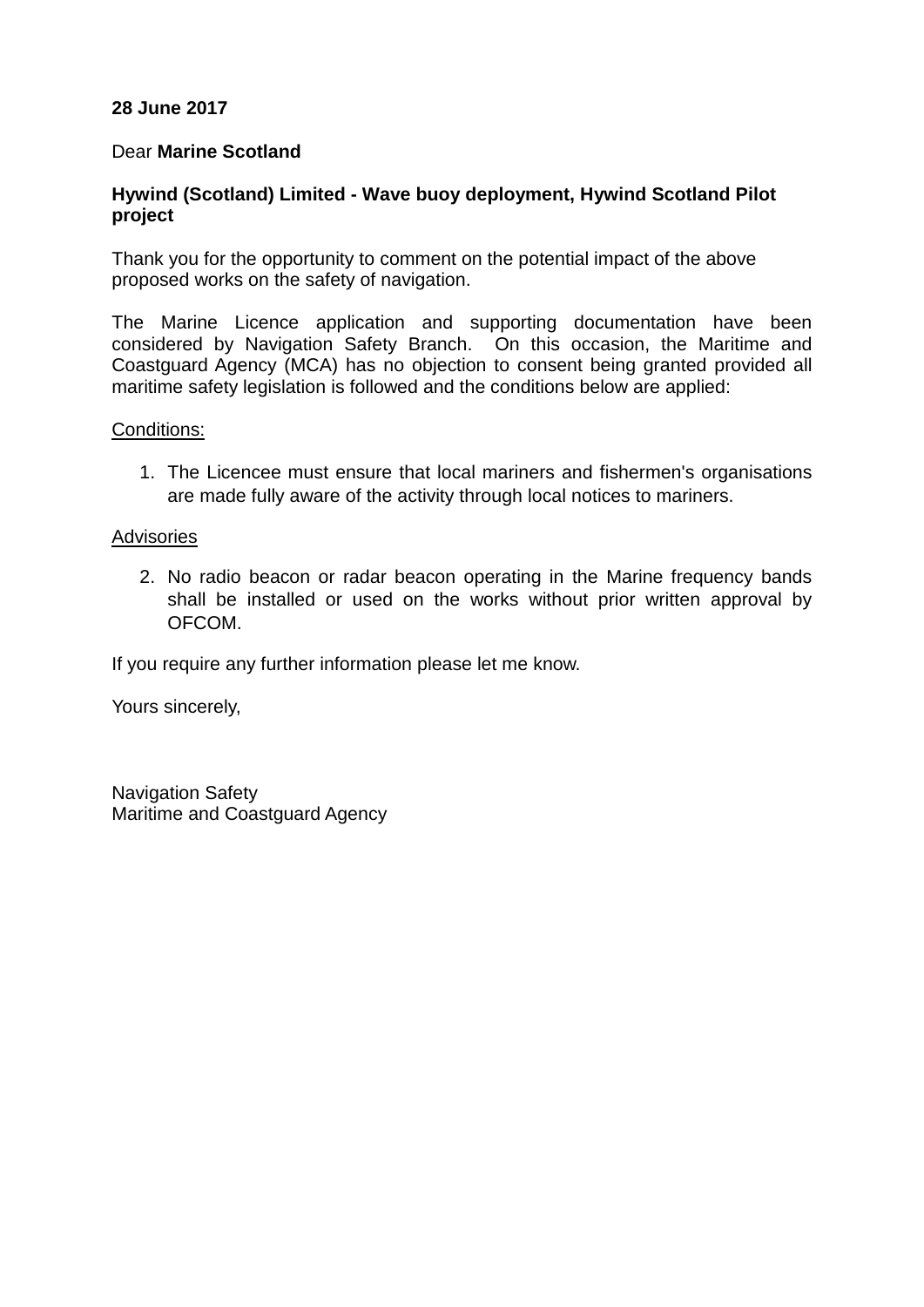# Northern Lighthouse Board

Your Ref: Email 130617/RM/Hywind OWF Our Ref: AJ/OPS/ML/O6\_14\_443

Ms Rhianna McDowell Marine Renewables Casework Officer Marine Scotland Licensing Operations Team Scottish Government Marine Laboratory 375 Victoria Road Aberdeen AB11 9DB

84 George Street Edinburgh EH2 3DA Switchboard: 0131 473 3100 Fax: 0131 220 2093 Website: www.nlb.org.uk Edinburgh EH2 3DA<br>
Switchboard: 0131 473 3100<br>
Fax: 0131 220 2093<br>
Website: www.nlb.org.uk<br>
Email: enquiries@nlb.org.uk



23 June 2017

Dear Rhianna,

### **MARINE (SCOTLAND) ACT 2010, PART 4 MARINE LICENSING**

We are in receipt of your email dated 13 June 2017 informing Northern Lighthouse Board of the application submitted by **Hywind (Scotland) Ltd** to deploy a data gathering buoy within the marine area associated with the Hywind Scotland Pilot Park Offshore Floating Wind Turbine project.

We note that the intention is to deploy the wave and current data gathering buoy for a period of up to 6 years. NLB will therefore require that Hywind (Scotland) Ltd seek the Statutory Sanction of the Northern Lighthouse Board to deploy the buoy station.

We would also require that the mariner is informed of the deployment method, vessels engaged and the timescale of these operations through local Notice(s) to Mariners and that these details are communicated to the UKHO in order that the relevant charts can be updated accordingly.

Please advise if we can be of any further assistance, or if clarification of any of the above is required.



Peter Douglas Navigation Manager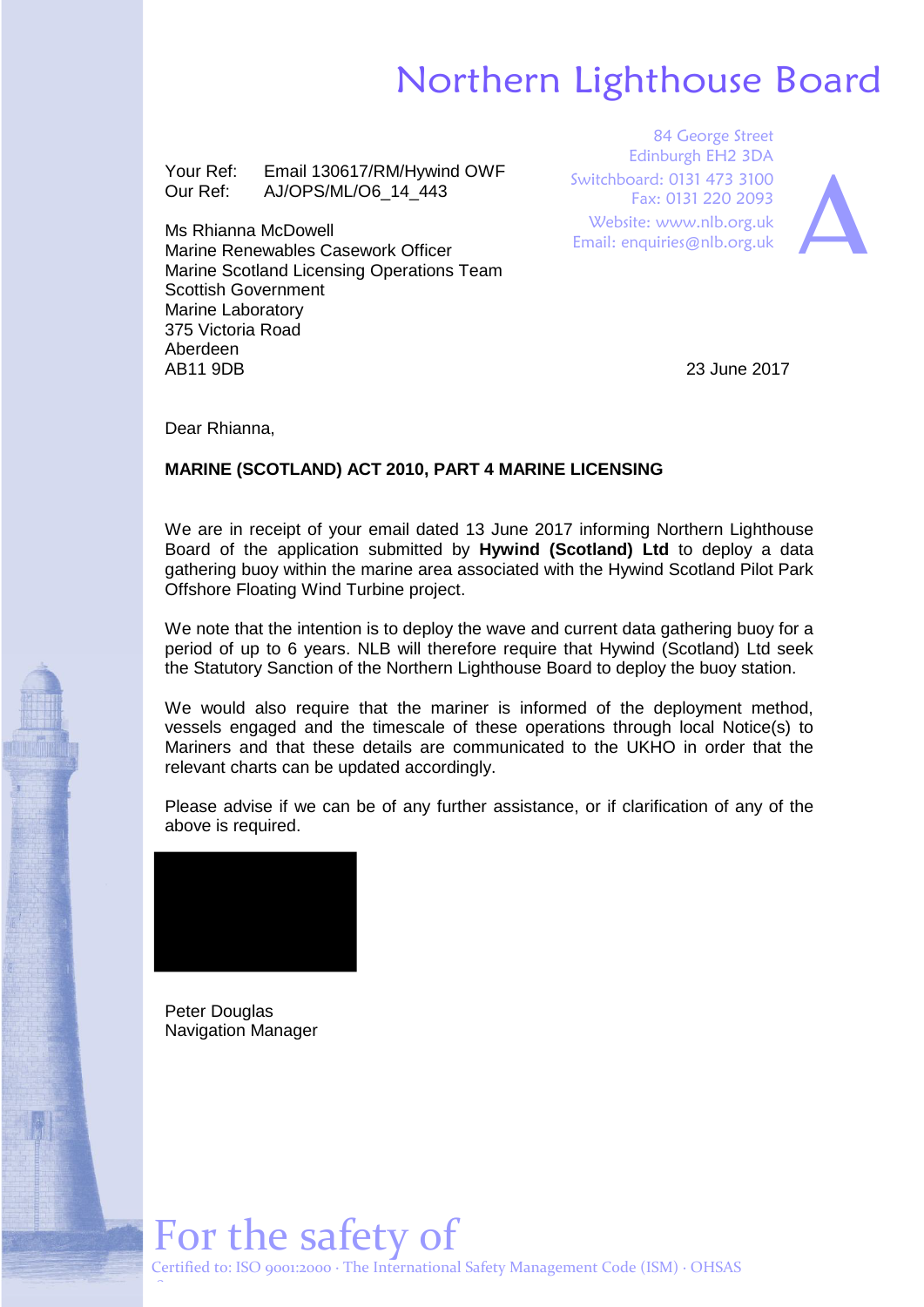| From:    | <b>Catriona Gall</b>                                                                                                                      |
|----------|-------------------------------------------------------------------------------------------------------------------------------------------|
| To:      | Mcdowell R (Rhianna); MARINEENERGY; navigation@nlb.org.uk; navigationsafety@mcga.gov.uk                                                   |
| Cc:      | Nick.Salter@mcga.gov.uk; archiej@nlb.org.uk; Erica Knott                                                                                  |
| Subject: | RE: Hywind (Scotland) Limited - Wave buoy deployment, Hywind Scotland Pilot project - Consultation -<br>Response Required by 27 June 2017 |
| Date:    | 30 June 2017 17:12:21                                                                                                                     |

Apologies for the delay in this response from SNH. In respect of environmental interests we have no objections to this deployment of wave buoys at Hywind.

Yours faithfully,

### **Catriona Gall**

Marine Renewables Casework Adviser - Offshore Wind

SNH Battleby Redgorton Perthshire PH1 3EW

direct dial

**From:** Rhianna.Mcdowell@gov.scot [mailto:Rhianna.Mcdowell@gov.scot] **Sent:** 13 June 2017 13:48 **To:** MARINEENERGY; navigation@nlb.org.uk; navigationsafety@mcga.gov.uk **Cc:** Nick.Salter@mcga.gov.uk; archiej@nlb.org.uk **Subject:** Hywind (Scotland) Limited - Wave buoy deployment, Hywind Scotland Pilot project - Consultation – Response Required by 27 June 2017

Dear Sir/Madam,

MARINE (SCOTLAND) ACT 2010, PART 4 MARINE LICENSING

Hywind (Scotland) Limited - Wave buoy deployment, Hywind Scotland Pilot project

CO-ORDINATES 57° 28.445' N 001° 23.557' W

A marine licence has been requested under the above Act to undertake a wave buoy deployment at a location below the level of Mean High Water Springs. Licence application details are in the attached correspondence.

Should you have any comments on these proposals, I would be grateful if they could be forwarded to me in an electronic format [\(MS.MarineRenewables@gov.scot\)](mailto:MS.MarineRenewables@gov.scot) by the 27<sup>th</sup> June 2017. I apologise for the short consultation period, if you require an extension to the consultation period please inform me in writing as soon as possible.

The Marine Licence for the Hywind Scotland Pilot Park Project, as well as other relevant documentation can be found on our website using the following link: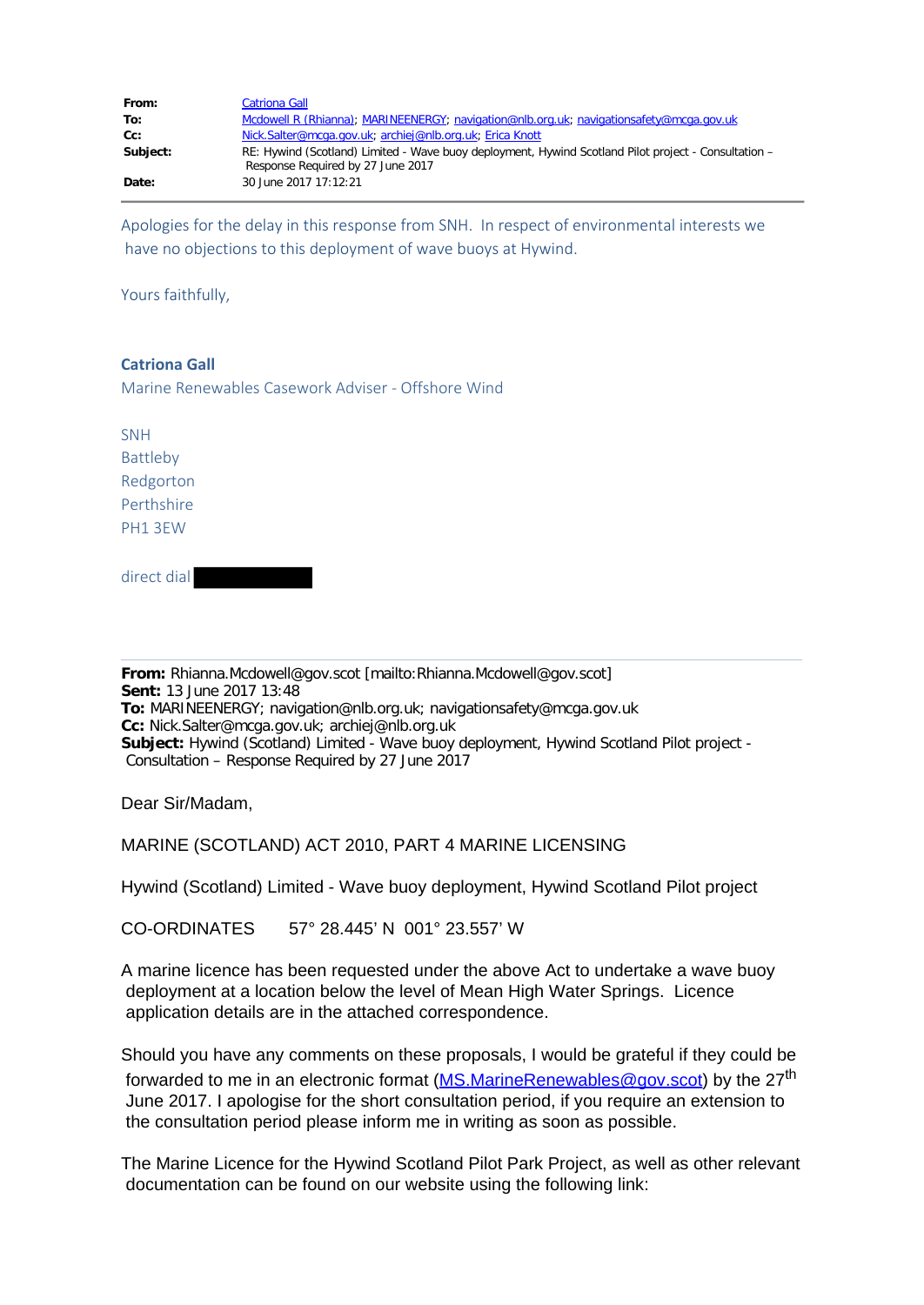### <http://www.gov.scot/Topics/marine/Licensing/marine/scoping/Hywind>

Kind regards,

Rhianna McDowell Marine Renewables Casework Officer **Marine Scotland** - Marine Planning & Policy

Scottish Government **|** Marine Laboratory **|** 375 Victoria Road **|** Aberdeen **|** AB11 9DB

| Direct Line: | $+44$                                              |
|--------------|----------------------------------------------------|
| Fax:         | $+44(0)1224295524$                                 |
| Email:       | rhianna.mcdowell@gov.scot                          |
| Website:     | http://www.gov.scot/Topics/marine/Licensing/marine |

#### \*\*\*\*\*\*\*\*\*\*\*\*\*\*\*\*\*\*\*\*\*\*\*\*\*\*\*\*\*\*\*\*\*\*\*\*\*\*\*\*\*\*\*\*\*\*\*\*\*\*\*\*\*\*\*\*\*\*\*\*\*\*\*\*\*\*\*\*\*\*

- This e-mail (and any files or other attachments transmitted with it) is intended solely for the attention of the addressee(s). Unauthorised use, disclosure, storage, copying or distribution of any part of this e-mail is not permitted. If you are not the intended recipient please destroy the email, remove any copies from your system and inform the sender immediately by return.
- Communications with the Scottish Government may be monitored or recorded in order to secure the effective operation of the system and for other lawful purposes. The views or opinions contained within this e-mail may not necessarily reflect those of the Scottish Government.
- Tha am post-d seo (agus faidhle neo ceanglan còmhla ris) dhan neach neo luchd-ainmichte a-mhàin. Chan eil e ceadaichte a chleachdadh ann an dòigh sam bith, a' toirt a-steach còraichean, foillseachadh neo sgaoileadh, gun chead. Ma 's e is gun d'fhuair sibh seo le gun fhiosd', bu choir cur às dhan phost-d agus lethbhreac sam bith air an t-siostam agaibh, leig fios chun neach a sgaoil am post-d gun dàil.
- Dh'fhaodadh gum bi teachdaireachd sam bith bho Riaghaltas na h-Alba air a chlàradh neo air a sgrùdadh airson dearbhadh gu bheil an siostam ag obair gu h-èifeachdach neo airson adhbhar laghail eile. Dh'fhaodadh nach eil beachdan anns a' phost-d seo co-ionann ri beachdan Riaghaltas na h-Alba.

\*\*\*\*\*\*\*\*\*\*\*\*\*\*\*\*\*\*\*\*\*\*\*\*\*\*\*\*\*\*\*\*\*\*\*\*\*\*\*\*\*\*\*\*\*\*\*\*\*\*\*\*\*\*\*\*\*\*\*\*\*\*\*\*\*\*\*\*\*\*

\_\_\_\_\_\_\_\_\_\_\_\_\_\_\_\_\_\_\_\_\_\_\_\_\_\_\_\_\_\_\_\_\_\_\_\_\_\_\_\_\_\_\_\_\_\_\_\_\_\_\_\_\_\_\_\_\_\_\_\_\_\_\_\_\_\_\_\_\_\_

\_\_\_\_\_\_\_\_\_\_\_\_\_\_\_\_\_\_\_\_\_\_\_\_\_\_\_\_\_\_\_\_\_\_\_\_\_\_\_\_\_\_\_\_\_\_\_\_\_\_\_\_\_\_\_\_\_\_\_\_\_\_\_\_\_\_\_\_\_\_

This email has been scanned by the Symantec Email Security.cloud service. For more information please visit http://www.symanteccloud.com

\*\*\*\*\*\*\*\*\*\*\*\*\*\*\*\*\*\*\*\*\*\*\*\*\*\*\*\*\*\*\*\*\*\*\* \*\*\*\*\*\*\*\*\*\*\*\*\*\*\*\*\*\*\*\*\*\*\*\*\*\*\*\*\*\*\*\*